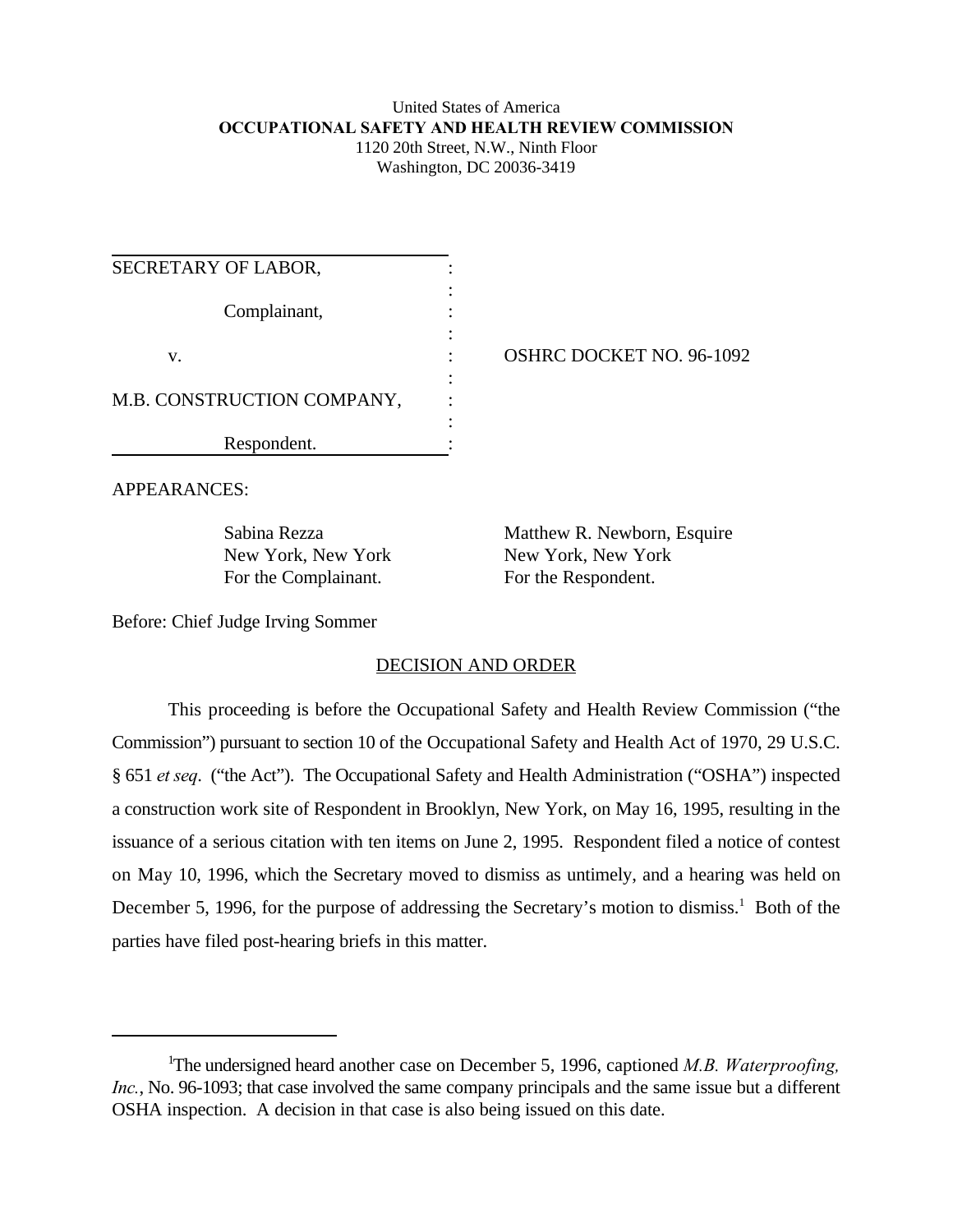#### Background

The citation in this case was issued on June 2, 1995, and was mailed to Respondent on the same day by certified mail, return receipt requested. When the return receipt card was not received OSHA called the company on July 20, 1995, to make sure it had the right address and then faxed the citation and also remailed it to the company that same day; the mailing was again by certified mail, return receipt requested, and the company received the citation on July 21, 1995. Respondent failed to file a notice of contest within fifteen working days of its receipt of the citation, as required by section 10(a) of the Act, resulting in the citation becoming a final order of the Commission on August 11, 1995, and on September 14, 1995, OSHA sent the company a demand letter with respect to the penalties and interest owed. On May 10, 1996, the company filed a notice of contest, noting it had just recently retained counsel and was requesting relief on the grounds that it had not been able previously to represent itself effectively. The Secretary filed a motion to dismiss the notice of contest as untimely, contending there was no basis for granting relief pursuant to Rule 60(b) of the Federal Rules of Civil Procedure. The company's response, in the form of an affidavit, was that it had been misled by the late receipt of the citation and the fact that the abatement date on the citation was July 20, 1995, the day before it had received the citation. Before reaching the Rule 60(b) question, however, the following preliminary issue will be addressed.

#### Whether OSHA Cited the Wrong Company

Sanjay Shah, the company's manager and bookkeeper and the only individual to appear on behalf of Respondent at the hearing, testified that the company's name was M.B. Waterproofing and that it had never been known as M.B. Construction. (Tr. 32-33; 36-37). Based on this testimony and Respondent's statement in its brief that the company was "incorrectly named," Respondent is evidently contending OSHA cited the wrong company. However, in the above-noted affidavit, Sanjay Shah, the affiant, specifically identified himself as the manager and bookkeeper of M.B. Construction Company and Masood Bhutta as the president of that company, and at the hearing Shah conceded he had signed the affidavit and sworn to its contents. (Tr. 41). Moreover, Robert Stewart, the OSHA compliance officer ("CO") who conducted the inspection, testified an individual named Mohamed Uddin identified himself as the foreman and the person in charge at the site. Stewart further testified he saw a sign on the job with the name M.B. Waterproofing on it but that when he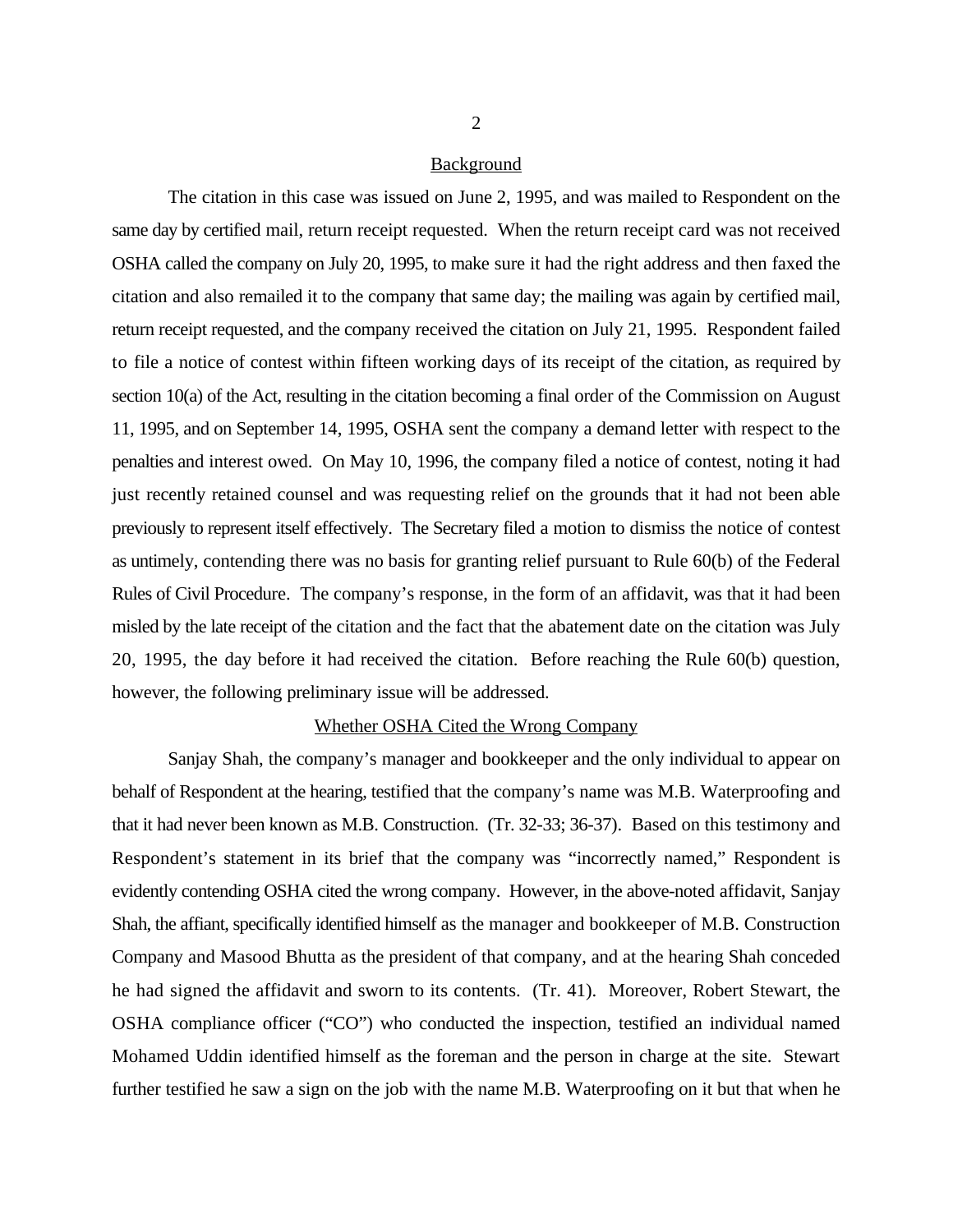started to write down that name Uddin stopped him, saying the correct name was M.B. Construction; Stewart also interviewed employees at the site who told him they worked for Uddin and that his company was M.B. without specifying the rest of the name. Stewart called the company on May 17 and spoke with Shah, repeating the business name he had been given, and Shah acknowledged there was a job at the site. On May 18, Masood Bhutta called the CO and said that M.B. Construction was not his business and that he had no job at that site, to which Stewart replied that he had spoken with the foreman and workers on the job, and with Shah, and that it was up to Bhutta to establish he did not have a job there. (Tr. 4-5; 13-16; 19-20). In view of the record, I find no basis for concluding OSHA cited the wrong company, and to the extent that this is Respondent's contention it is rejected.

## Whether Respondent is Entitled to Rule 60(b) Relief

The record here plainly shows that Respondent did not file a notification of its intent to contest the citation until nine months after the expiration of the fifteen-day statutory period. The issue in this case is whether the untimely filing may be excused under the circumstances. Rule 60(b) provides for relief from a final judgment for various reasons, including mistake, inadvertence, surprise or excusable neglect; fraud, misrepresentation or other misconduct; or any other reason justifying relief. The moving party has the burden of showing it is entitled to Rule 60(b) relief, and ignorance of procedural rules does not constitute excusable neglect for purposes of such relief. *Roy Kay, Inc.*, 13 BNA OSHC 2021, 2022 (No. 88-1748, 1989). Carelessness or negligence likewise does not constitute excusable neglect, and an employer who does not carefully read the OSHA materials is not entitled to relief. *Keefe Earth Boring Co.*, 14 BNA OSHC 2187, 2192 (No. 88-2521, 1991); *Jackson Assoc.*, 16 BNA OSHC 1261, 1266 (No. 91-0438, 1993). Further, a party claiming misconduct on the part of the Secretary must show clear and convincing evidence of material misrepresentations. *Jackson Assoc.*, 16 BNA OSHC 1261, 1267 n.10 (No. 91-0438, 1993).

The background portion of this decision sets out the undisputed facts of this case. Sanjay Shah testified he received C-1, the citation and notification of penalty, on July 21, 1995, which was almost two months after the issuance date, and that he noticed the abatement date of July 20, 1995, which was confusing and deceiving to him as he could not understand how he could do something by a date that had already passed; he further testified that although he looked at certain parts of C-1, such as the inspection date and site and the citation items, his main concern was the penalties, which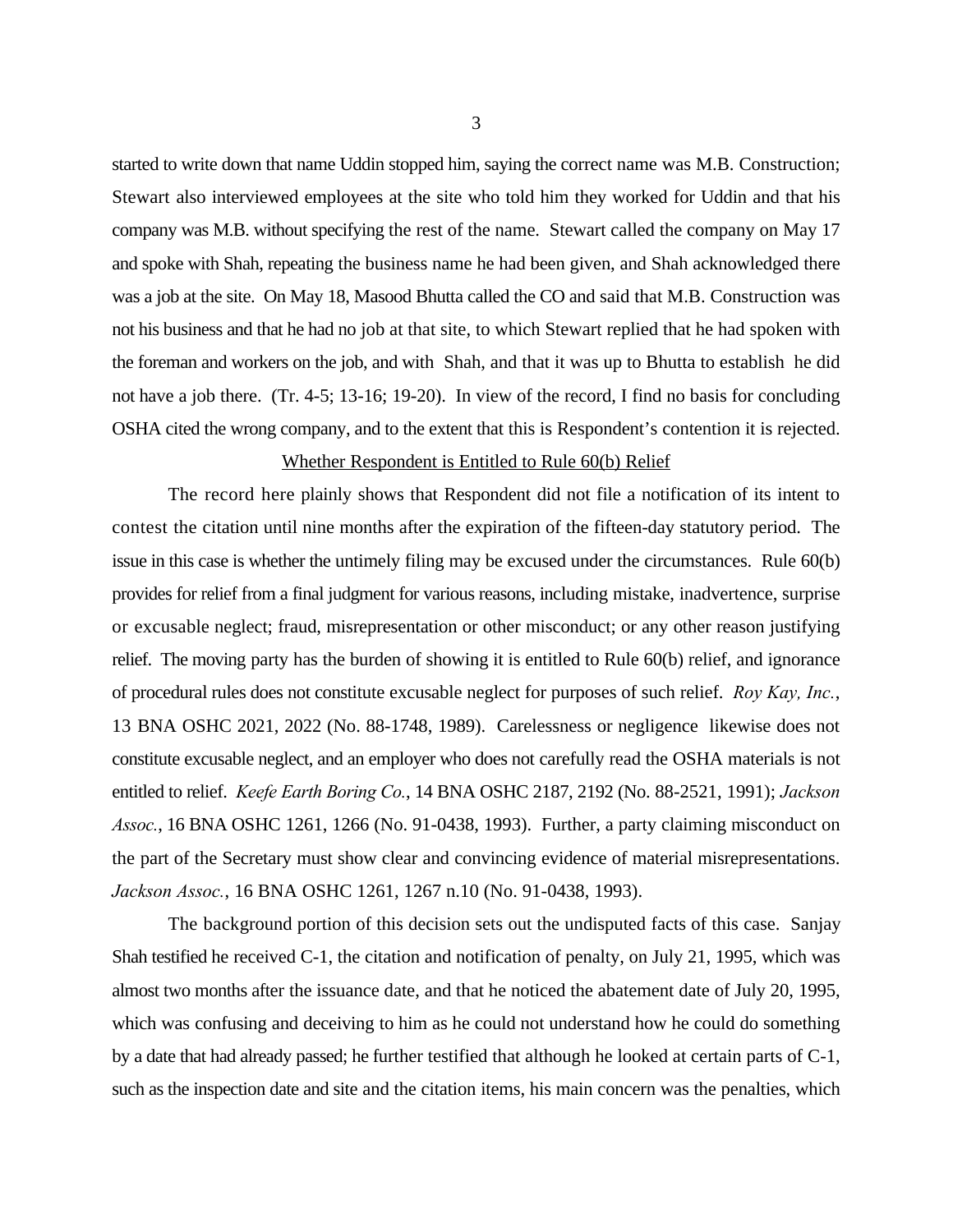were highlighted, and he did not really read pages 1-4 of the package. Shah said that the only time he spoke with OSHA was when the agency called to verify the address before remailing the citation and that in his previous experience with OSHA he had had an informal conference; he also said that after receiving C-4, the OSHA demand letter, the company obtained an attorney. (Tr. 34-40).

Based on the foregoing, Respondent has not shown that it is entitled to Rule 60(b) relief. Shah's own testimony establishes that he did not carefully read pages 1-4 of the citation package, and the "Right to Contest" section set out on page 2 states in relevant part as follows:

If you decide to contest, please keep in mind that a written letter of intent to contest must be submitted to the Area Director at the U.S. Department of Labor Area Office, at the address above, within 15 working days (excluding weekends and Federal Holidays) of your receipt of this citation. **Unless you inform the Area Director in writing that you intend to contest the citation(s) and/or proposed penalty(ies) within 15 working days after receipt, the citation(s) and the proposed penalty(ies) will become a final order of the Occupational Safety and Health Review Commission and may not be reviewed by any court or agency.**

This admonition is repeated in C-2, the "OSHA 3000" pamphlet enclosed with all citations which fully explains the employer's rights and responsibilities, and the Commission has noted the sufficiency of the admonition in both the citation and the pamphlet. *Roy Kay, Inc.*, 13 BNA 2021, 2022 (No. 88-1748, 1989); *Keefe Earth Boring Co.*, 14 BNA OSHC 2187, 2192 (No. 88-2521, 1991). In addition, Shah's prior experience with OSHA is detailed in *M.B. Waterproofing, Inc.*, No. 96-1093, which, as indicated above, was also heard on December 5, 1996, and is a companion case to this matter. It is apparent from the record in No. 96-1093 that Shah called OSHA after receiving the citations and had an informal phone conference on January 20, 1995, resulting in an informal settlement agreement and a significant penalty reduction. In light of Shah's experience with OSHA six months before receiving the subject citation, Respondent's contention that it could not effectively represent itself in this matter is unpersuasive. The late receipt of the citation and the abatement date may have confused Shah but hardly constitute misconduct on the part of the Secretary. Moreover, a simple phone call to OSHA, like the one Shah made upon receiving the earlier citations, would have resolved the matter, and the company's failure to obtain legal counsel until nearly eight months after the receipt of the OSHA demand letter renders its position even less tenable. On the basis of the record and Commission precedent, Respondent's failure to file a timely notice of contest in this case